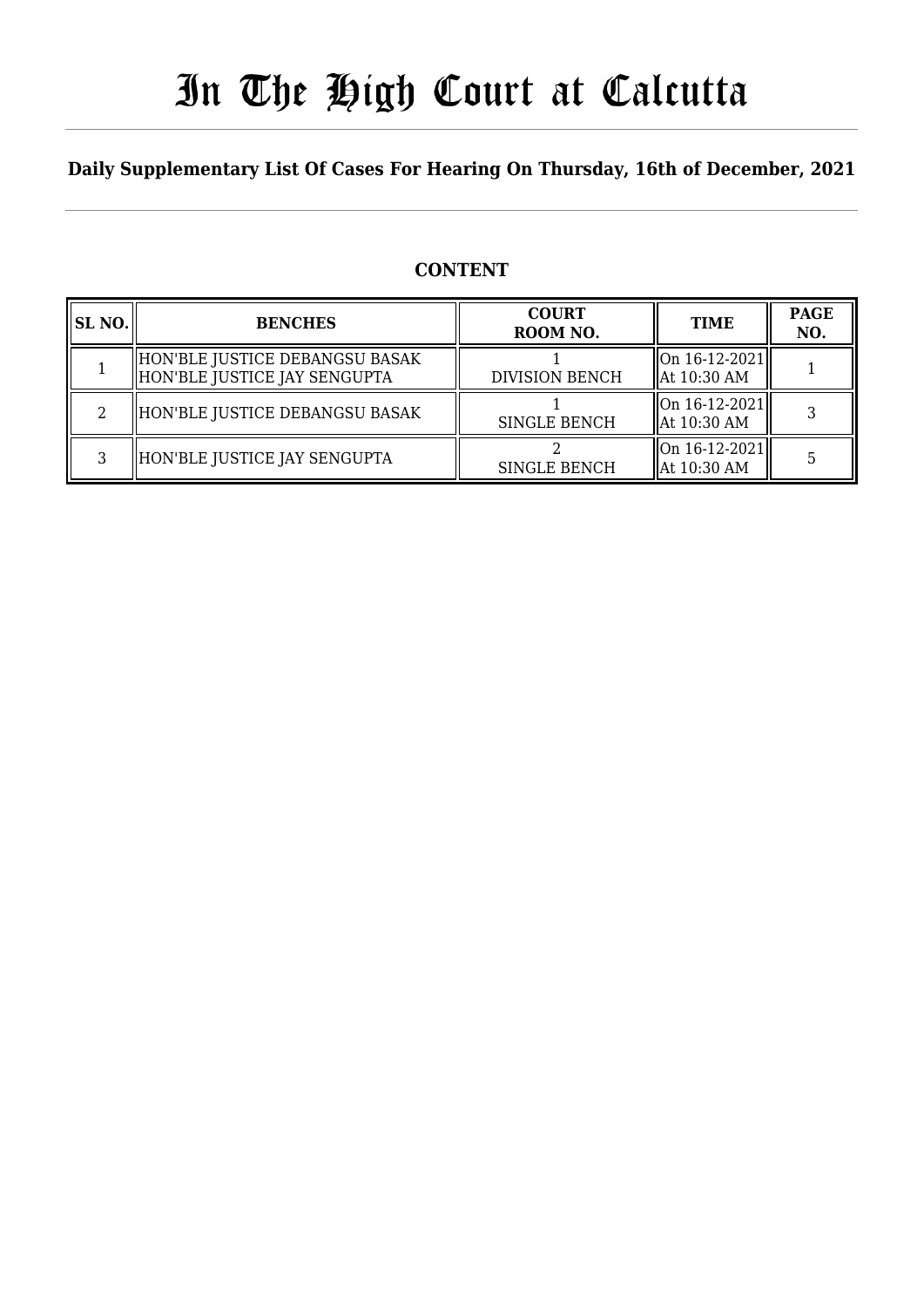

# Calcutta High Court **In The Circuit Bench at Port Blair**

## **Appellate Side**

**DAILY CAUSELIST For Thursday The 16th December 2021**

**COURT NO. 1**

**DIVISION BENCH (DB)**

**AT 10:30 AM**

**HON'BLE JUSTICE DEBANGSU BASAK HON'BLE JUSTICE JAY SENGUPTA**

#### **FOR JUDGMENT**

| $\mathbf{1}$ | CRA/2/2021         | RAGHUNATH MONDAL<br><b>VS</b><br>THE STATE                                                                                              | DEEP CHAIM KABIR,<br><b>AJIT PRASAD</b>                                          | A.S.ZINU                                                                    |  |  |
|--------------|--------------------|-----------------------------------------------------------------------------------------------------------------------------------------|----------------------------------------------------------------------------------|-----------------------------------------------------------------------------|--|--|
|              |                    | <b>APPLICATION</b>                                                                                                                      |                                                                                  |                                                                             |  |  |
| 2            | MA/33/2020         | ANDAMAN AND NICOBAR<br>STATE COOPERATIVE BANK<br>LIMITED<br><b>VS</b><br>THE ANDAMAN AND<br>NICOBAR ADMINISTRATION<br>AND ORS.          | B.BHATTACHARYA,<br>V.BOSE, A.GHATAK,<br>TASNEEM, MD.<br>A.ANSARI,<br>D.CHATTARAJ | P.M.MUKHERJEE,<br>P.K.RAJ, SHATADRU<br>CHAKRABORTY,<br><b>ARUL PRASANTH</b> |  |  |
|              | IA NO: CAN/1/2021  |                                                                                                                                         |                                                                                  |                                                                             |  |  |
|              | wt3 WPA/6067/2020  | ANDAMAN AND NICOBAR<br>STATE COOPERATIVE BANK<br>LIMITED AND ANR.<br><b>VS</b><br>THE ANDAMAN AND<br>NICOBAR ADMINISTRATION<br>AND ORS. | B.BHATTACHARYA,<br>V.BOSE, A.GHATAK,<br>TASNEEM, MD.<br>A.ANSARI,<br>D.CHATTARAJ | P.M.MUKHERJEE,<br>P.K.DAS, SHATADRU<br>CHAKRABORTY,<br><b>ARUL PRASANTH</b> |  |  |
|              | IA NO: CAN/1/2021  |                                                                                                                                         |                                                                                  |                                                                             |  |  |
|              |                    | <b>FOR HEARING</b>                                                                                                                      |                                                                                  |                                                                             |  |  |
| 4            | CRA/7/2019         | THE STATE<br><b>VS</b><br>A.MOHAN @ VELU                                                                                                | <b>SUMIT KARMAKAR</b>                                                            | <b>RAKESH PAL</b><br>GOBIND,<br>S.C.MISHRA                                  |  |  |
|              | IA NO: CRAN/1/2021 |                                                                                                                                         |                                                                                  |                                                                             |  |  |
| 5            | FAT/3/2020         | <b>A.SELVAKUMAR</b><br><b>VS</b><br>S.BHUVANESHWARI                                                                                     | K.M.B.JAYAPAL                                                                    | A.K.CHAKRABORTHY                                                            |  |  |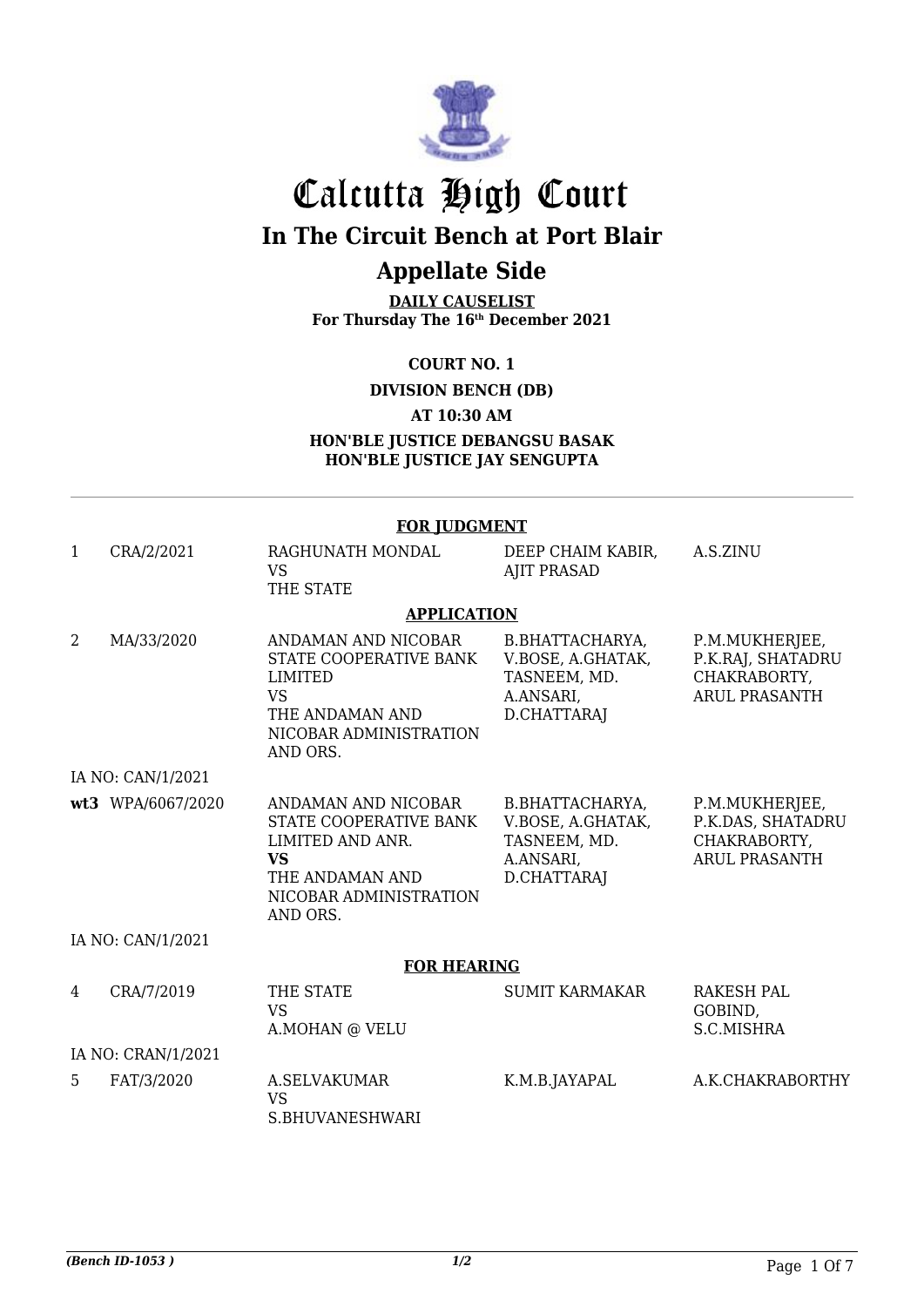| 6 | WPA(P)/82/2020 | P.KANNAN<br>VS<br>THE LIEUTENANT<br><b>GOVERNOR AND ORS.</b> | K.M.B JAYAPAL     | S.CHAKRABORTY,<br>RAMENDU<br>AGARWAL |
|---|----------------|--------------------------------------------------------------|-------------------|--------------------------------------|
|   | FAT/1/2021     | RAM CHANDER<br>VS<br>ANANTA                                  | <b>ANJILI NAG</b> | KMB JAYAPAL                          |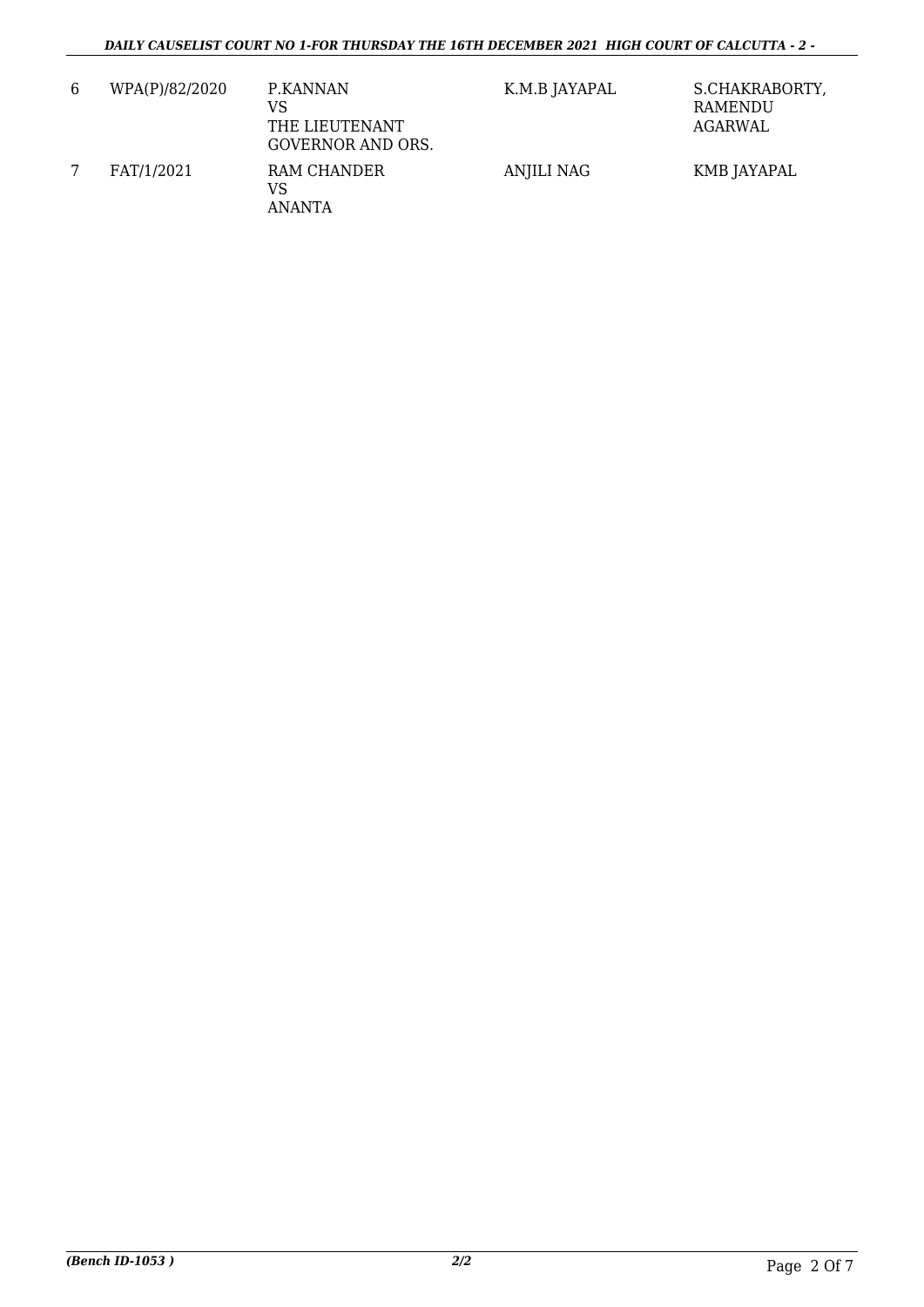

# Calcutta High Court

**In The Circuit Bench at Port Blair**

## **Appellate Side**

**DAILY CAUSELIST For Thursday The 16th December 2021**

**COURT NO. 1**

**SINGLE BENCH (SB)**

**AT 10:30 AM**

**HON'BLE JUSTICE DEBANGSU BASAK**

**(SINGLE BENCH WILL SIT AFTER COMPLETION OF DIVISION BENCH)**

### **MOTION**

| $\mathbf{1}$   | CO/20/2021         | ST. MARY CHARITABLE AND<br>EDUCATIONAL SOCIETY<br><b>AND OTHERS</b><br><b>VS</b><br>POONAM KUMARI                    | <b>GOPALA BINNU</b><br><b>KUMAR</b> | <b>ANJILI NAG</b>                                    |
|----------------|--------------------|----------------------------------------------------------------------------------------------------------------------|-------------------------------------|------------------------------------------------------|
| $\overline{2}$ | CO/24/2021         | <b>BEAUTY ROY AND OTHERS</b><br><b>VS</b><br>THE NEW INDIA<br><b>ASSURANCE COMPANY</b><br><b>LIMITED AND ANOTHER</b> | <b>GOPALA BINNU</b><br><b>KUMAR</b> |                                                      |
| 3              | WPA/305/2021       | DAVINDER PAL SINGH<br><b>VS</b><br>THE LIEUTENANT<br><b>GOVERNOR AND OTHERS</b>                                      | ANJILI NAG, SHIPRA<br><b>MANDAL</b> | <b>SHATADRU</b><br>CHAKRABORTY,<br><b>BABITA DAS</b> |
|                |                    | <b>APPLICATION</b>                                                                                                   |                                     |                                                      |
| 4              | AP/14/2021         | M/S RAVI REALCONS<br>PRIVATE LIMITED<br><b>VS</b><br>THE CHIEF ENGINEER AND<br><b>ANOTHER</b>                        | TERENCE D CRUZ                      |                                                      |
|                |                    | <b>FOR HEARING</b>                                                                                                   |                                     |                                                      |
| 5              | CRR/1/2017         | THE STATE (CBI)<br><b>VS</b><br>NEWAZESH ALI AND ORS.                                                                | RAKESH PAL GOBIND                   | <b>ARUL PRASANTH</b>                                 |
|                | IA NO: CRAN/1/2021 |                                                                                                                      |                                     |                                                      |
| wt6            | CRR/17/2018        | THE STATE (CBI)<br><b>VS</b><br>MAN MOHAN SINGH                                                                      | RAKESH PAL GOBIND,<br>S.C.MISHRA    | MOHD. TABRAIZ                                        |
| wt7            | CRR/18/2018        | THE STATE (CBI)<br><b>VS</b><br>PUSHPA RAJU                                                                          | RAKESH PAL GOBIND,<br>S.C.MISHRA    | <b>GOPALA BINNU</b><br><b>KUMAR</b>                  |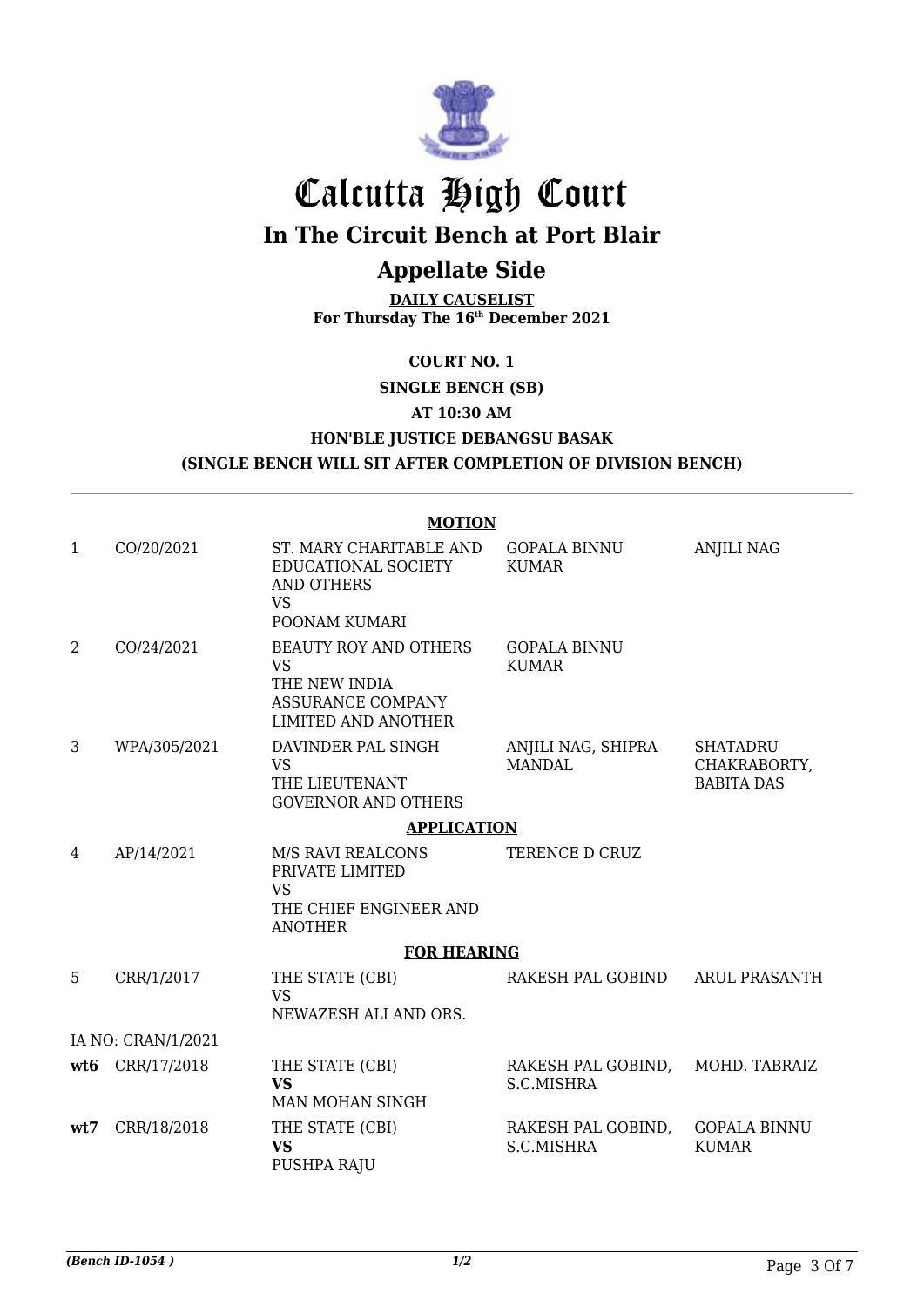| wt8 | CRR/19/2018       | THE STATE (CBI)<br><b>VS</b><br>THOMAS HERENZ AND<br>ORS.                                                  | RAKESH PAL GOBIND,<br>S.C.MISHRA    | K.M.B.JAYAPAL                         |
|-----|-------------------|------------------------------------------------------------------------------------------------------------|-------------------------------------|---------------------------------------|
| 9   | WPA/174/2019      | N. MANIMEKALAI AND ANR.<br><b>VS</b><br>THE KAMARAJ ENGLISH<br>MEDIUM SCHOOL                               | <b>G. BINNU KUMAR</b>               | A.S.ZINU                              |
|     | wt10 WPA/231/2019 | THE SECRETARY, KAMARAJ<br>ENGLISH MEDIUM SCHOOL<br><b>VS</b><br>N. MANIMEKALAI (EX-<br>CLERK) AND ANR.     | A.S.ZINU                            | <b>G. BINNU KUMAR</b>                 |
| 11  | WPA/149/2020      | M/S T.T. TRADING<br>COMPANY AND ANR.<br><b>VS</b><br>THE ANDAMAN AND<br>NICOBAR ADMINISTRATION<br>AND ORS. | ANJILI NAG, SHIPRA<br><b>MANDAL</b> | ARUL PRASANTH                         |
| 12  | WPA/9283/2020     | RITHI SINGH AND ORS.<br>VS<br>THE LIEUTENANT<br><b>GOVERNOR AND ORS.</b>                                   | <b>ANJILI NAG</b>                   | <b>SHATADRU</b><br><b>CHAKRABORTY</b> |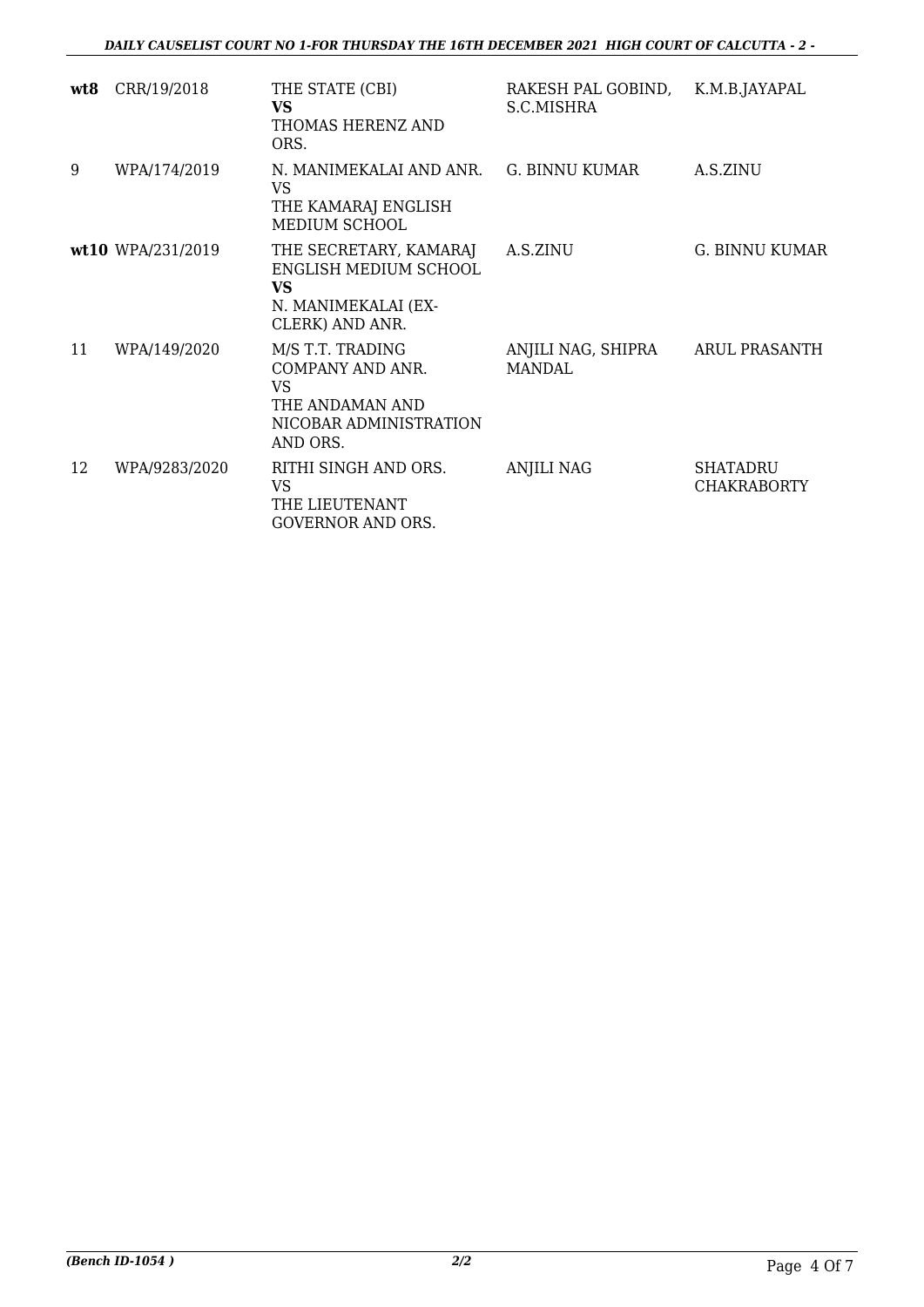

# Calcutta High Court **In The Circuit Bench at Port Blair**

## **Appellate Side**

**DAILY CAUSELIST For Thursday The 16th December 2021**

**COURT NO. 2**

**SINGLE BENCH (SB)**

**AT 10:30 AM**

**HON'BLE JUSTICE JAY SENGUPTA**

**(SINGLE BENCH WILL SIT AFTER COMPLETION OF DIVISION BENCH)**

|                | <b>TO BE MENTIONED</b> |                                                                                                                              |                        |                                    |  |  |
|----------------|------------------------|------------------------------------------------------------------------------------------------------------------------------|------------------------|------------------------------------|--|--|
| 1              | WPA/124/2020           | <b>M.KRISHNAN</b><br><b>VS</b><br>THE LIEUTENANT<br><b>GOVERNOR AND ORS.</b>                                                 | MOHD. TABRAIZ          | <b>RAMENDU</b><br><b>AGARWAL</b>   |  |  |
|                |                        | <b>FOR ORDERS</b>                                                                                                            |                        |                                    |  |  |
| $\overline{2}$ | CRR/11/2021            | <b>NITAIBARAL</b><br><b>VS</b><br><b>SUJATA BARAL</b>                                                                        | <b>LOKESH CHEZIAN</b>  | <b>SIDDHARTHA</b><br><b>SINGHA</b> |  |  |
|                | IA NO: CRAN/1/2021     |                                                                                                                              |                        |                                    |  |  |
| 3              | WPA/92/2021            | SHABAB ALI AND ORS.<br><b>VS</b><br>THE LIEUTENANT<br><b>GOVERNOR AND ORS.</b>                                               | <b>ANANDA HALDER</b>   | ARUL PRASANTH,<br>K.M.B.JAYAPAL    |  |  |
|                | wt4 WPA/313/2018       | <b>SHOBA SINGH</b><br><b>VS</b><br>THE ANDAMAN AND<br>NICOBAR ADMINISTRATION<br>AND ORS.                                     | K.M.B.JAYAPAL          |                                    |  |  |
|                |                        | <b>MOTION</b>                                                                                                                |                        |                                    |  |  |
| 5              | CRR/2/2020             | JANAK RAM<br><b>VS</b><br>SITAMMA AND ANR.                                                                                   | R.P.GOBIND,<br>P.MENON | <b>BABITA DAS,</b><br>M.P.KAMARAJ  |  |  |
| 6              | WPA/272/2021           | <b>CHAMU URAON</b><br><b>VS</b><br>THE ANDAMAN AND<br>NICOBAR ADMINISTRATION<br>(SERVICE THROUGH THE<br>DEPUTY COMMISSIONER, | <b>LOKESH CHEZIAN</b>  | <b>VIKAS TEWARY</b>                |  |  |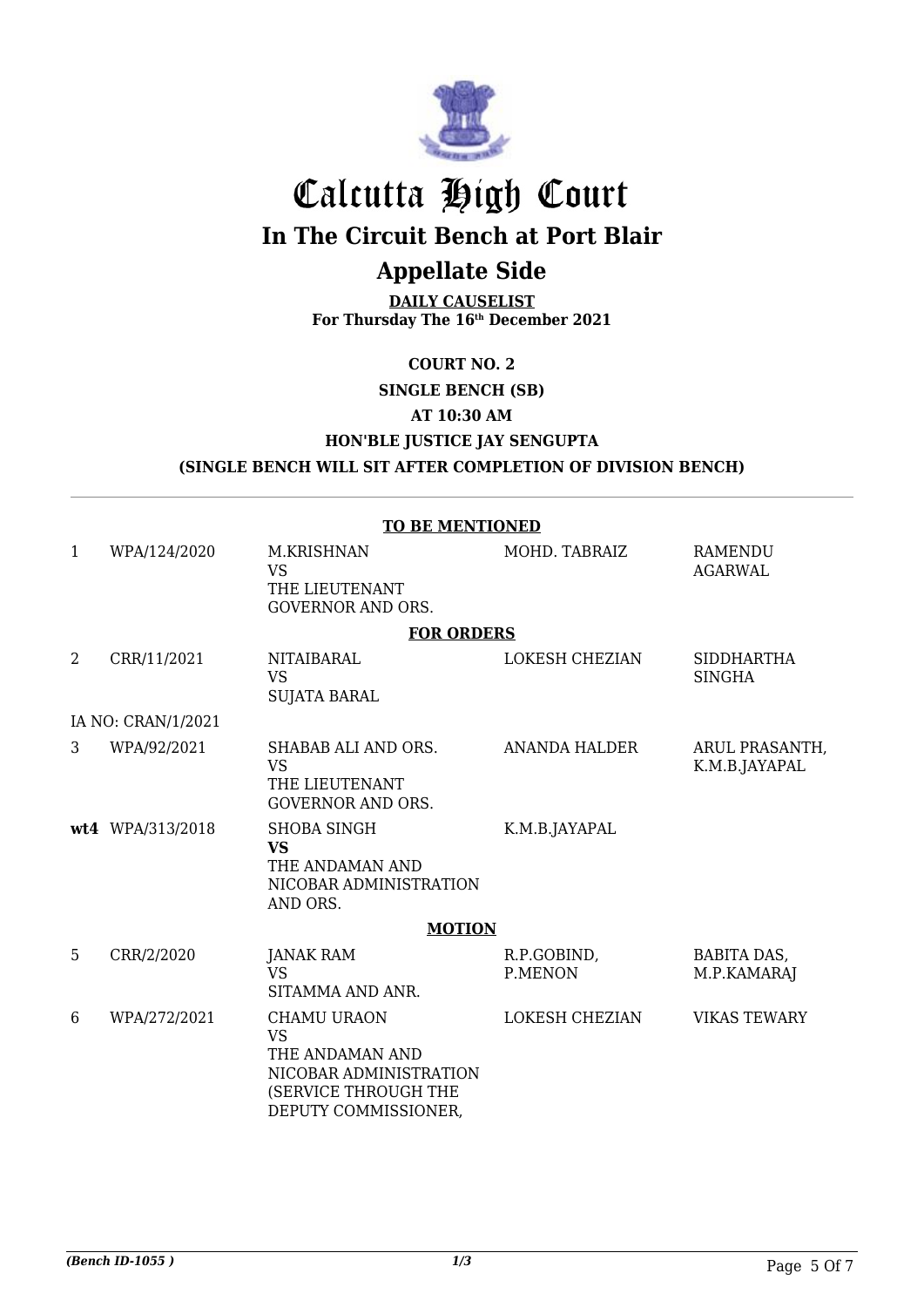| 7  | WPA/291/2021       | K. KANNAN<br><b>VS</b><br>THE ANDAMAN AND<br>NICOBAR ADMINISTRATION<br><b>AND OTHERS</b>                      | S. GLORIA MARY                                           |                                                           |
|----|--------------------|---------------------------------------------------------------------------------------------------------------|----------------------------------------------------------|-----------------------------------------------------------|
| 8  | WPA/292/2021       | <b>K.KANNAN</b><br><b>VS</b><br>THE ANDAMAN AND<br>NICOBAR ADMINISTRATION<br><b>AND OTHERS</b>                | <b>S.GLORIA MARY</b>                                     |                                                           |
| 9  | WPA/300/2021       | DEBTANU DUTTA AND<br><b>OTHERS</b><br><b>VS</b><br>THE BHARAT SANCHAR<br>NIGAM LIMITED AND<br><b>OTHERS</b>   | K. VIJAY KUMAR                                           | ANJILI NAG, RANJIT<br>SINGH, GOPALA<br><b>BINNU KUMAR</b> |
| 10 | WPA/302/2021       | <b>BARUN KUMAR</b><br><b>CHOWDHARY</b><br><b>VS</b><br>THE ANDAMAN AND<br>NICOBAR ADMINISTRATION<br>AND ANR.  | RAKESH PAL GOBIND,<br>S.C.MISHRA, PREEJA<br>MENON, SAJAN |                                                           |
| 11 | WPA/304/2021       | TARUN KUMAR<br><b>CHOWDHARY</b><br><b>VS</b><br>THE ANDAMAN AND<br>NICOBAR ADMINISTRATION<br>AND ANOTHER      | RAKESH PAL GOBIND                                        |                                                           |
|    |                    | <b>APPLICATION</b>                                                                                            |                                                          |                                                           |
| 12 | CRA/18/2021        | K. DURYODHAN<br><b>VS</b><br>THE STATE AND ANOTHER                                                            | DEEP CHAIM KABIR,<br><b>AJITH PRASAD</b>                 | A.S.ZINU                                                  |
|    | IA NO: CRAN/1/2021 |                                                                                                               |                                                          |                                                           |
|    |                    | <b>FOR HEARING</b>                                                                                            |                                                          |                                                           |
| 13 | CRA/12/2019        | PRADEEP HALDER<br><b>VS</b><br>THE STATE                                                                      | D. ILANGO AND R.<br>PRADEEP                              |                                                           |
| 14 | WPA/200/2019       | M/S. NEW BHARAT<br><b>ENGINEERING WORKS</b><br><b>VS</b><br>ANDAMAN AND NICOBAR<br>ADMINISTRATION AND<br>ORS. | DEEP CHAIM, KABIR,<br>S. AJITH PRASAD                    | AJAY KUMAR<br><b>MANDAL</b>                               |
| 15 | WPA/267/2019       | THE GENERAL MANAGER,<br>ANIIDCO LTD.<br><b>VS</b><br>Y. JOHN AND ORS.                                         | ANJILI NAG,<br>R.PRADEEP                                 | GOPALA BINNU<br><b>KUMAR</b>                              |
| 16 | WPA/329/2019       | TOURIST WORKERS UNION<br>AND ANR.<br><b>VS</b><br>THE ANDAMAN AND<br>NICOBAR ADMINISTRATION<br>AND ORS.       | <b>GOPALA BINNU</b><br><b>KUMAR</b>                      | V.TIWARI, ANJILI<br><b>NAG</b>                            |